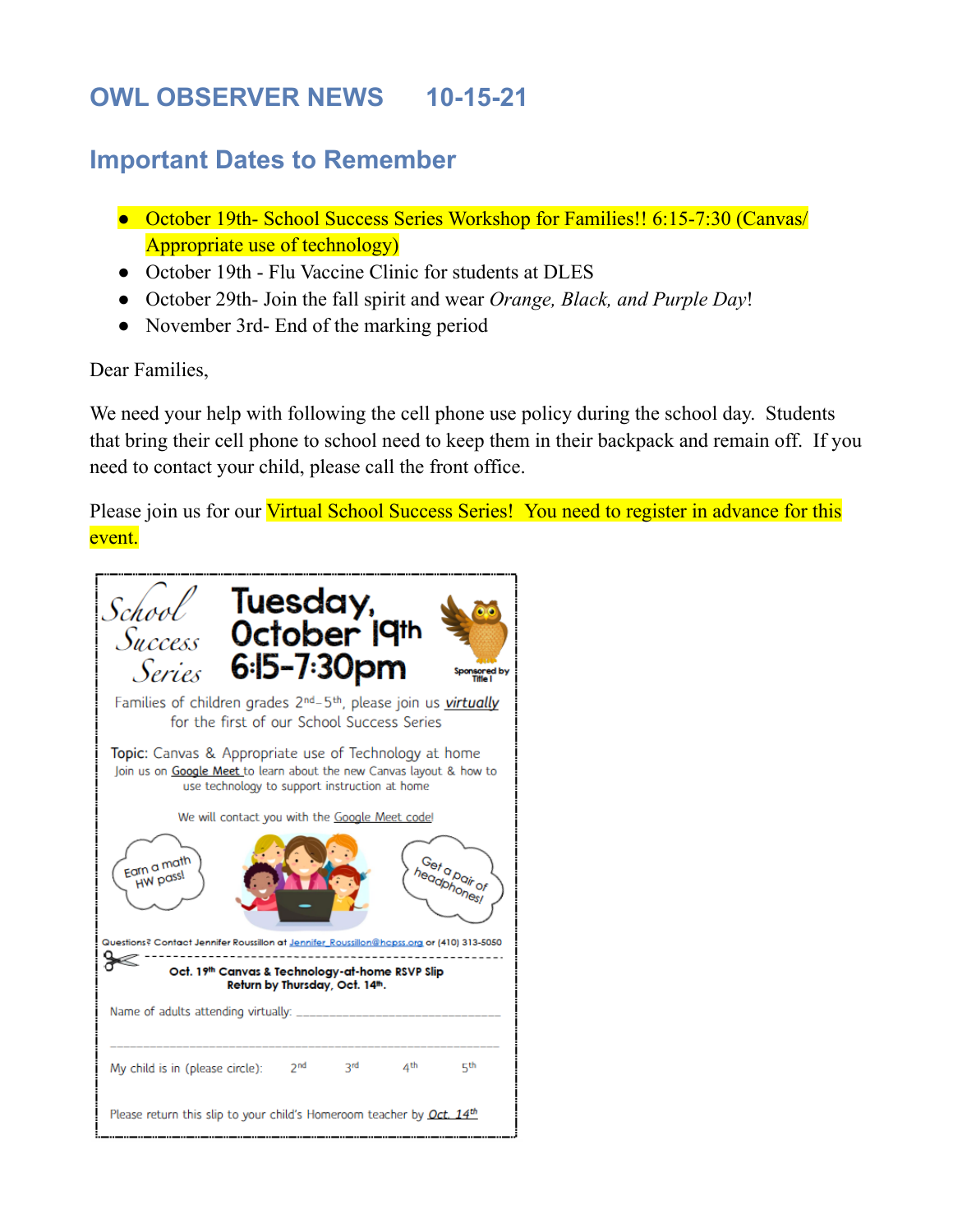#### **Free and Reduced Meals Information:**

Each year, families are required to complete the Free and Reduced Meals application. Information can be found at the link below:

#### <https://www.hcpss.org/food-services/farms/#opportunities>

Thank you for supporting your children and DLES staff. Together we can make a difference!

Mrs. Balter and Mr. Robinson

### **Health Room News**

Per health services guidelines, any student who is exhibiting the following symptoms will need a negative PCR COVID test prior to returning to school.

- *fever of 100.4 or higher*
- *sore throat, cough*
- *difficulty breathing*
- *diarrhea or vomiting*
- *new onset of severe headache (especially with fever)*
- *new loss of taste or smell*

If you do get a PCR test, please forward the results to diann rocha@hcpss.org and alicia\_fleischer@hcpss.org and indicate your name and reason for the test.

*As always: your student should be fever free for 24 hours (without the use of medication such as Tylenol or Motrin) and free of vomiting/ diarrhea for 24 hours prior to returning to school.*

If you are having symptoms and are getting a COVID test, please let your teacher know so attendance can be marked accordingly, and the absence will be excused.

Please note: If one household member (IE sibling) is having symptoms and getting tested for COVID, all unvaccinated members of the household must stay home from school until the PCR test has been confirmed negative and attendance will not be counted against them.

Thank you for your attention and adherence to the guidelines during this time as we work hard to ensure the health and safety of the DLES community.

Testing sites: [https://www.howardcountymd.gov/covid-19-testing](https://nam10.safelinks.protection.outlook.com/?url=https%3A%2F%2Fwww.howardcountymd.gov%2Fcovid-19-testing&data=04%7C01%7CJulie_Forman%40hcpss.org%7Ccd85762728e24066045608d98295513f%7C96a9ac4c477e4dada2b28ad3fc46790b%7C1%7C0%7C637684400096259433%7CUnknown%7CTWFpbGZsb3d8eyJWIjoiMC4wLjAwMDAiLCJQIjoiV2luMzIiLCJBTiI6Ik1haWwiLCJXVCI6Mn0%3D%7C1000&sdata=IPg3kjHVEqMm7d9IWKiXydaUsEJbdL0gFiAQQR3lXO0%3D&reserved=0)

**PTA News**